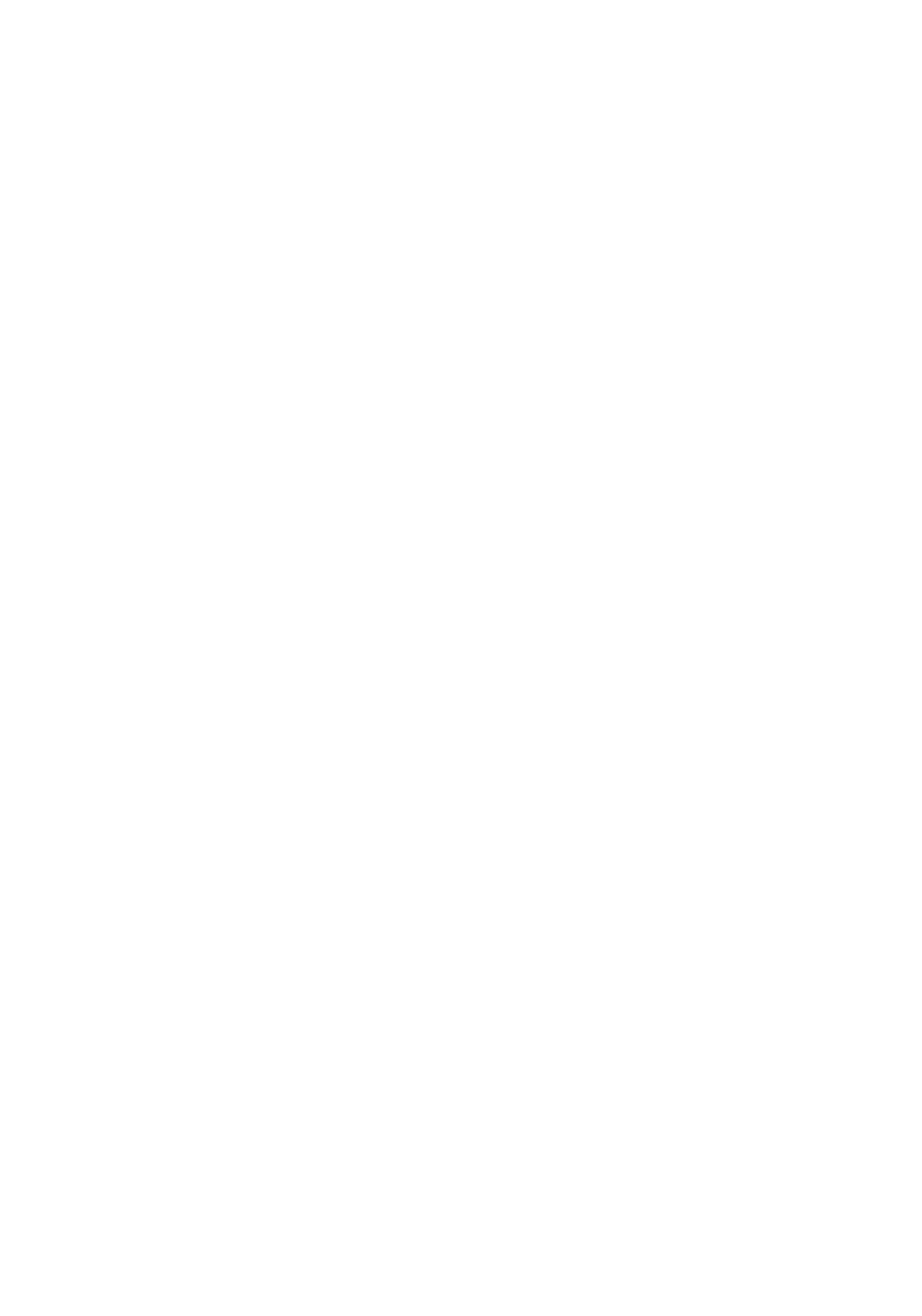## **ELECTRICAL CONNECTIONS**

- To prevent any danger or malfunction, the size of electrical control components connected to the motor must be compatible with the electrical features of the motor.
- Means for disconnection must be incorporated in the fixed wiring in accordance with the national installation standards.
- The selectors inverting the direction of rotation of the motor must be provided with mechanical interloc king.
- Invert the brown and the black conductor to change the direction of rotation.
- **NEVER** connect two or more motors to the same selector (parallel connection). If you couple two motors, use multi-poles selectors only.
- **NEVER** connect two or more selectors to the same motor.
- For outdoor use, provide the appliance with a supply cable with designation H05RN-F containing at least 2% of carbon.



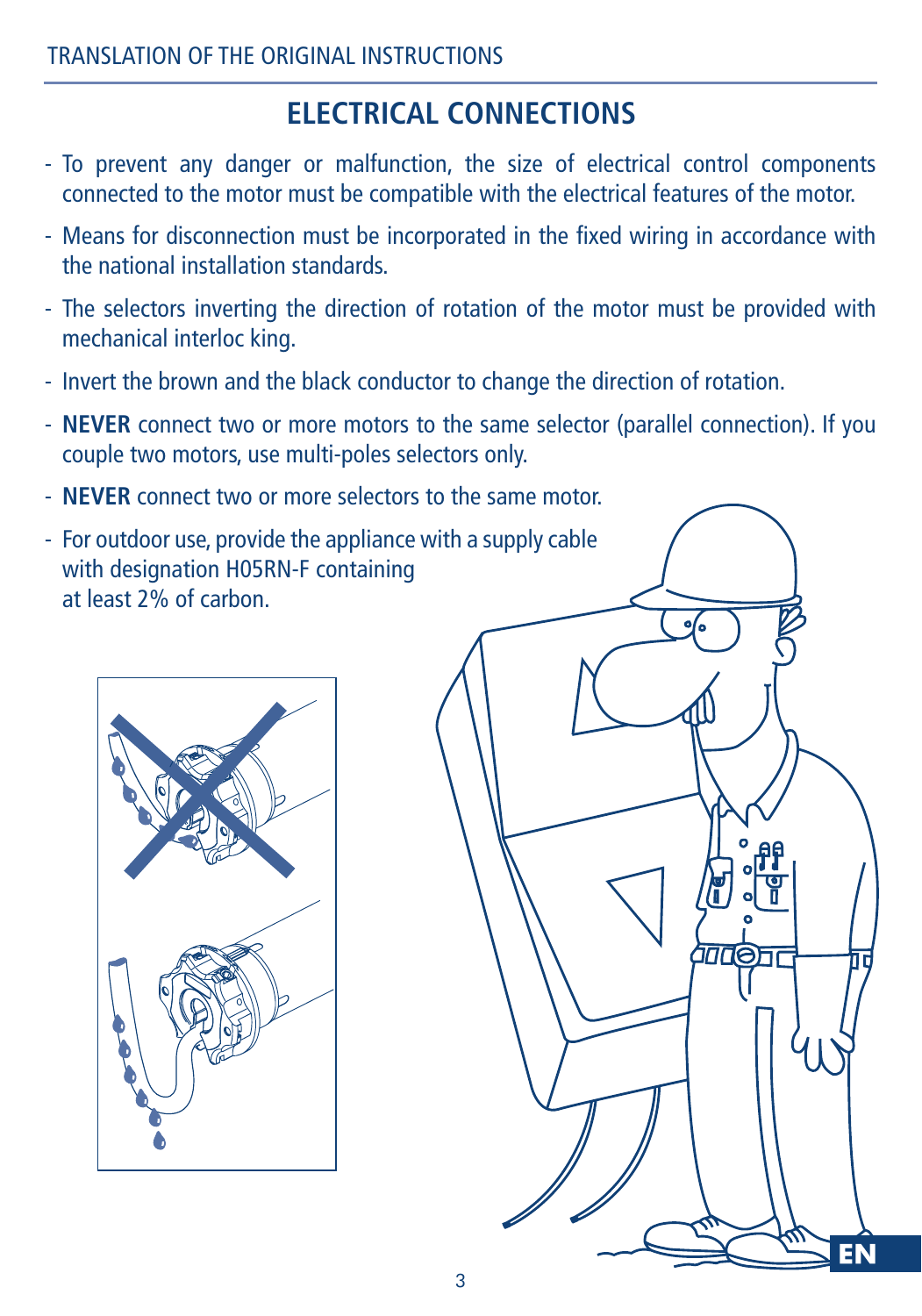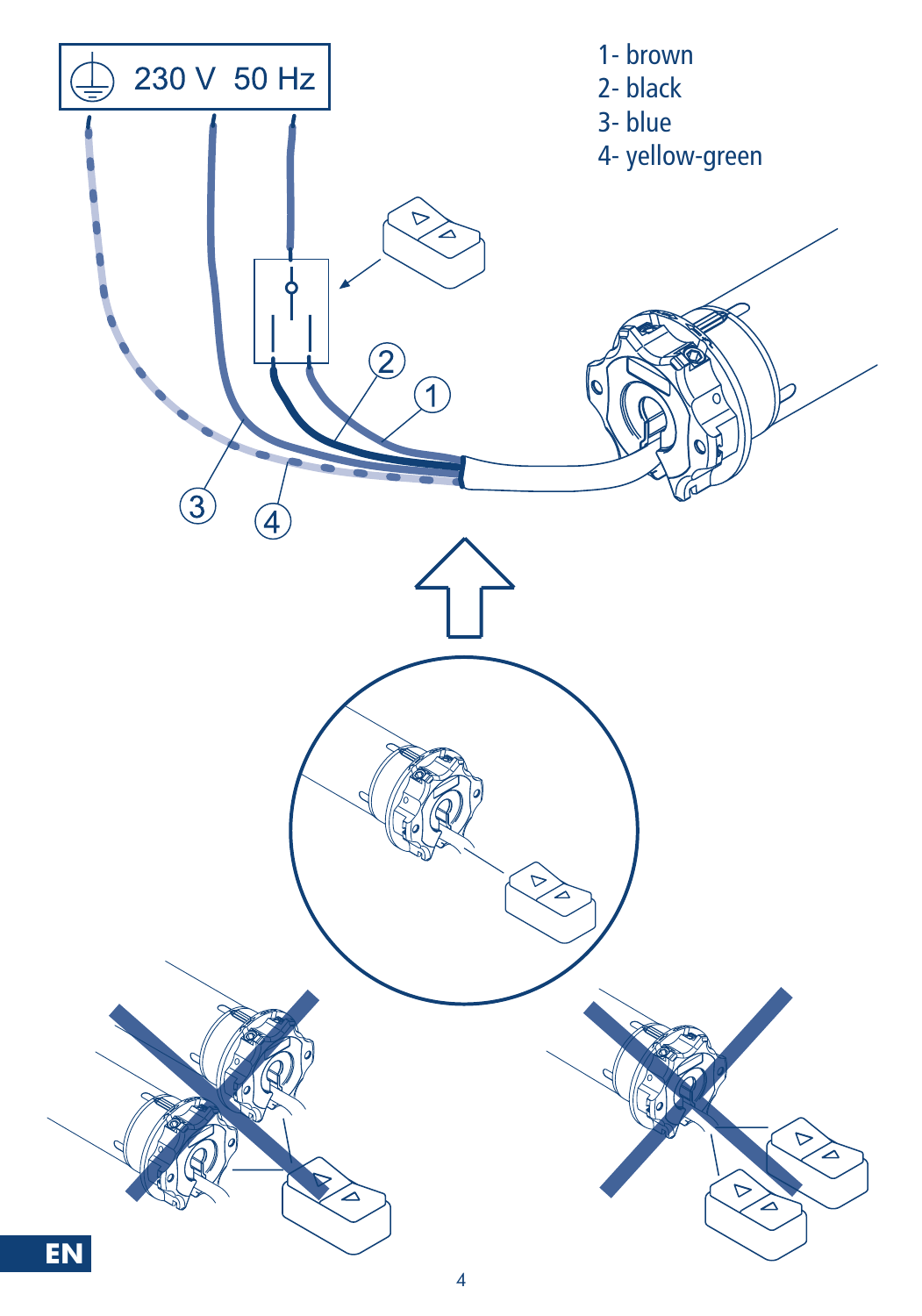## **HOW TO PREPARE THE MOTOR**





**2.** Fix the driving pulley on the motor pin until the stop pin clicks.

**3.** Insert the motor fully in the rolling tube.

**NB:** If you use tubes with a round form, the driving pulley must be fixed to the tube, and the installation is to be paid by the person who installs the system. For other tube sections the fitting is optional, but strongly recommended.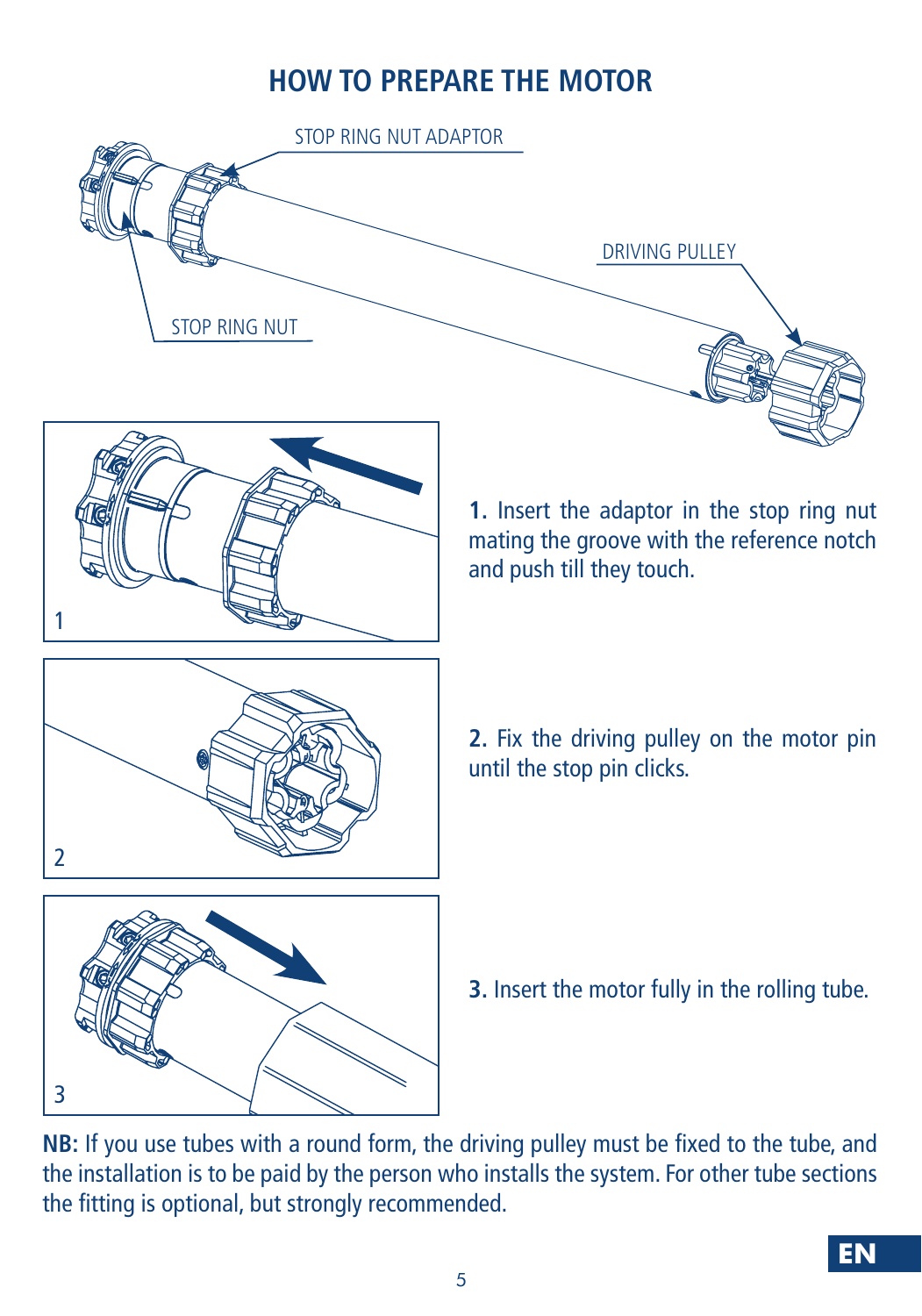## **ADJUSTEMENT OF THE LIMIT SWITCHES**

These tubular motors are provided with a system of electromechanical limit switches that stops the feed when the awning or the rolling shutter get to the maximum opening or closing limits. To adjust these limits and adapt them to any need, simply screw or unscrew the two adjusting screws on the motor head. The limits of the limit switches are preset at about three turns of the roller.



## **DECLARATION OF CONFORMITY**

Hereby, Cherubini S.p.A. declares that the motors are compliant to the EU Directives: Directive 2014/35/EU Directive 2014/30/EU Directive 2011/65/EU

 $\epsilon$ 

The full text of the EU declaration of conformity is available upon request at the following website: www.cherubini.it.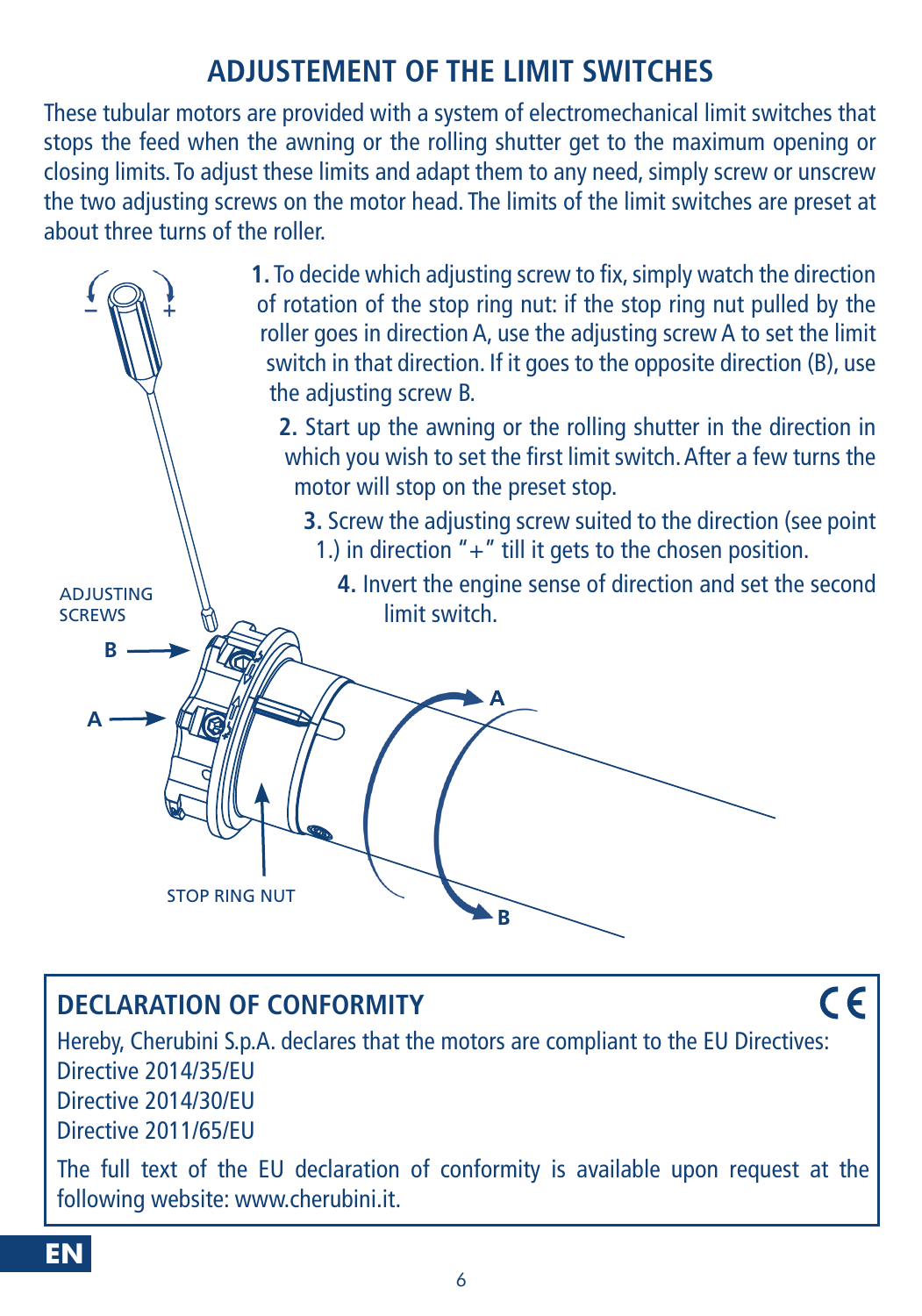# **ELEKTRİK BAĞLANTILARI**

- Tehlikeli durumlardan ve arızalardan kaçınmak için, motora bağlı elektriksel kontrol elemanları, motorun elektriksel özelliklerine göre boyutlandırılmalıdır.
- Bağlantı kesme cihazları, ulusal kurulum kurallarına uygun olarak tedarik ağında sağlanmalıdır.
- Motorun dönüş yönünü tersine çevirmek için motorlar mekanik bir kilitle donatılmalıdır.
- Dönüş yönünü değiştirmek için kahverengi ve siyah tellerin yerlerini değiştirin.
- Aynı selektör üzerine iki veya daha fazla motor BAĞLAMAYIN (paralel bağlantı). İki motorun bağlanması durumunda sadece çok kutuplu seçiciler kullanın.
- Aynı motora iki veya daha fazla selektör bağlamayın.
- Dış mekanda kullanım durumunda, H05RN-F karbon içeriği min % 2.



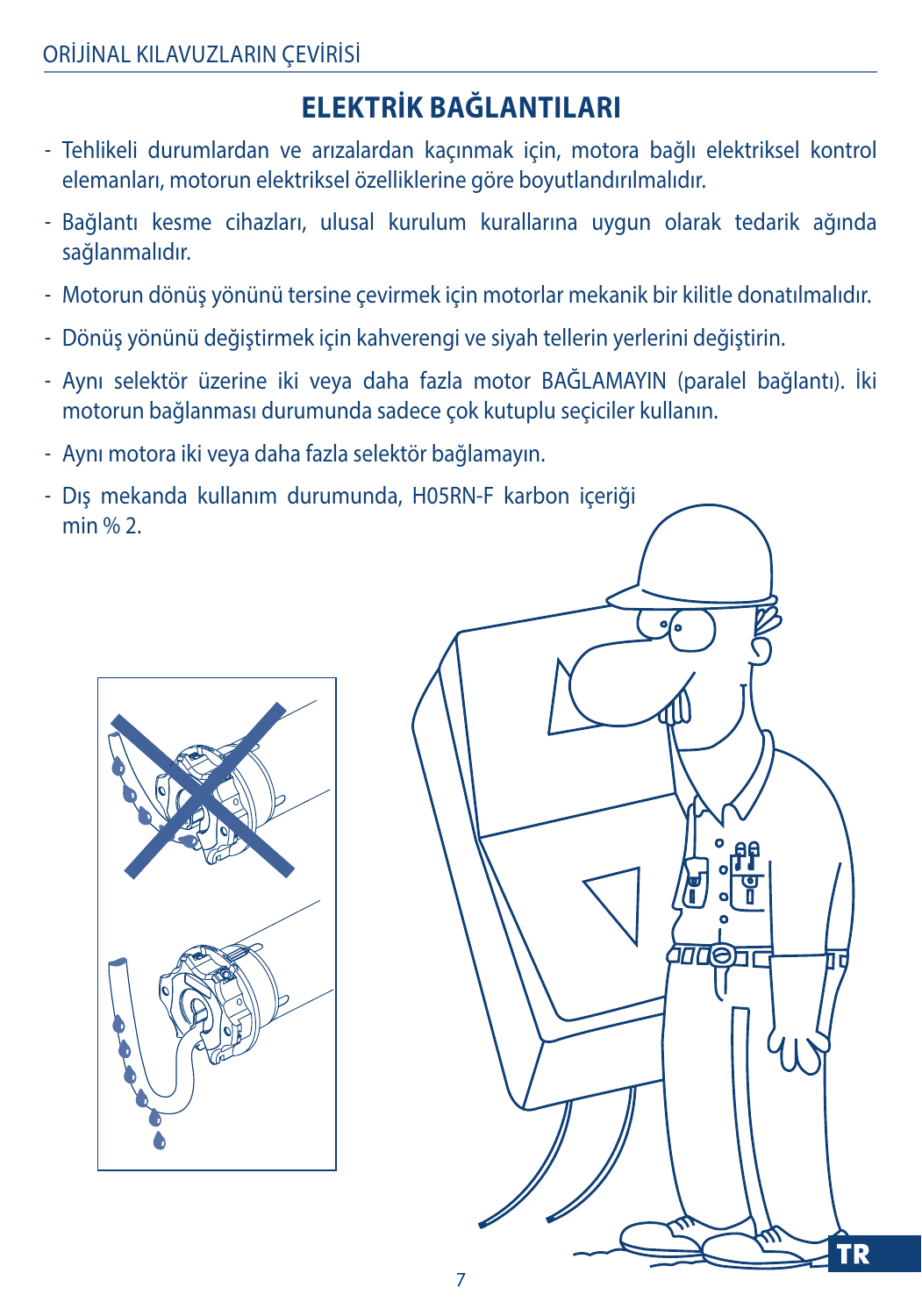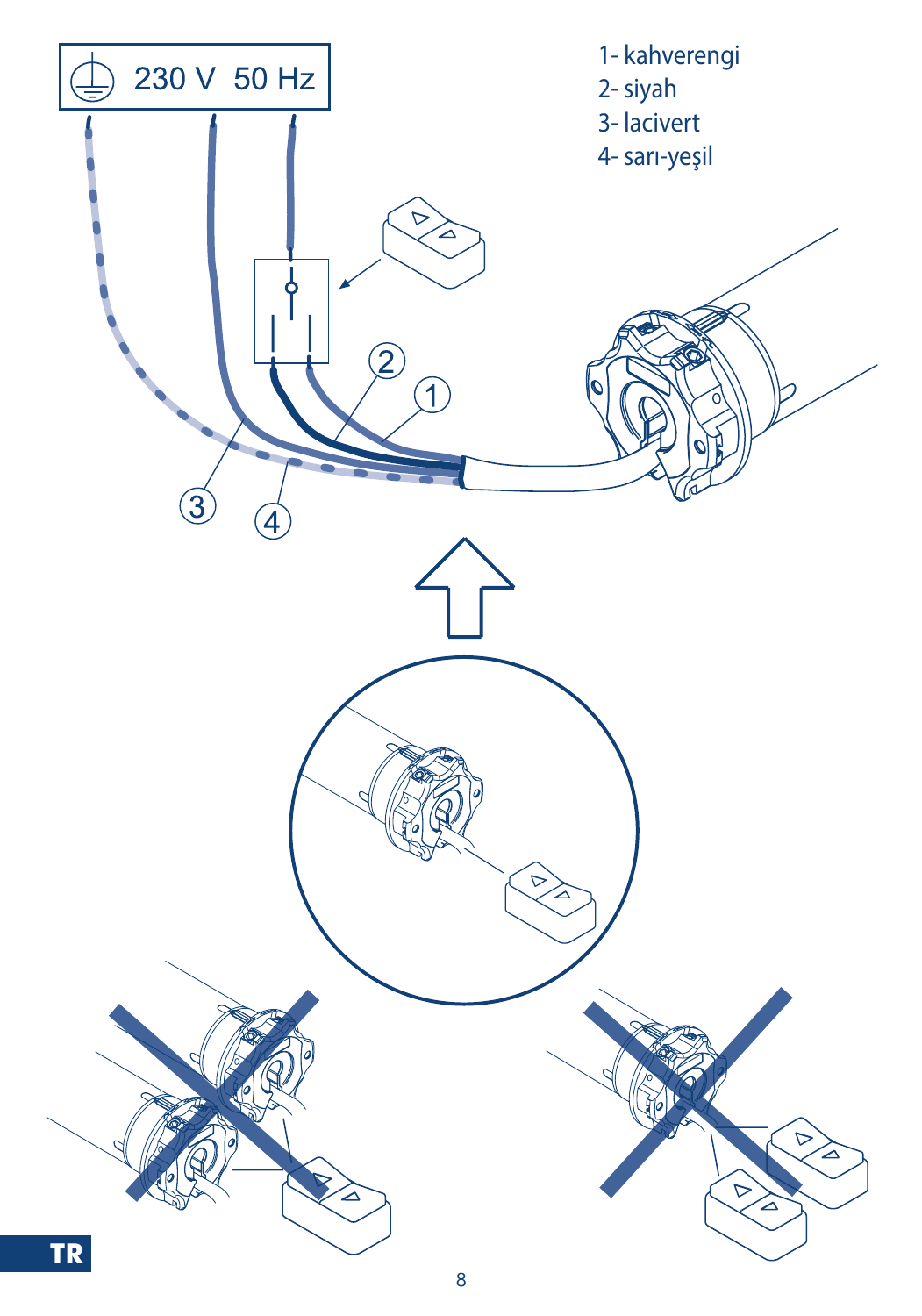## **MOTORUN HAZIRLANMASI**



**Not:** Yuvarlak profilli borular, çekme kasnağı boruya sabitlenmelidir, bu işlem montajcının sorumluluğundadır. Diğer boru profilleri için montaj kesinlikle önerilsede isteğe bağlıdır.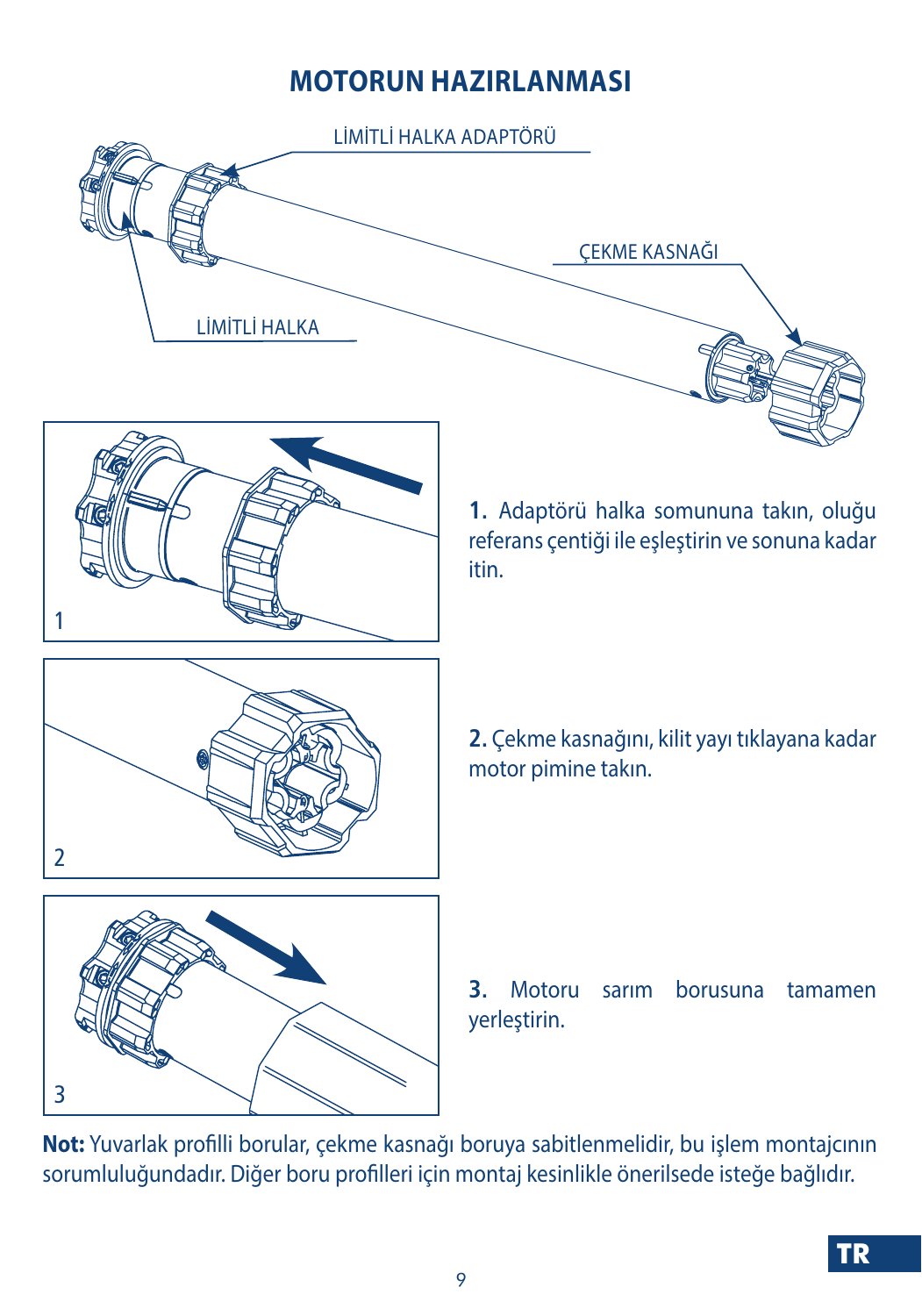# **LİMİTLİ AYARI**

Bu tüp motorlar, tente veya panjur açma ve kapama sınırına ulaştığında güç kaynağını kesen bir elektromekanik limitli sistemi mevcuttur. Bu sınırları ayarlamak ve bunları özel duruma göre ayarlamak, motor kafasında bulunan iki ayar vidasını harekete geçirmek yeterlidir. Limitliler, yaklaşık 3 tur olarak ayarlanmıştır.

**1.** Hangi iki vidanın kullanıldığını belirlemek için, limitli halkası somununun dönüş yönünü gözlemleyin: eğer halka tarafından çekilen limitli halkası (A) yönünde dönerse, limitliyi bu yönde ayarlamak için ayar vidasını (A) kullanın. Yön ters ise (B) ayar vidasını kullanın. **2.** Tente veya panjur kumandasını birinci limitli ile ayarlamak istediğiniz yönde çalıştırın. Birkaç dönüşten sonra, motor önceden ayarlanmış limitli noktasında durur. **3.** İstenilen konuma ulaşılana kadar uygun ayar vidasını + yönündeki dönüş yönüne (nokta 1) çevirin.  **4.** Motorun dönüş yönünü tersine çevirin ve ikinci limitliyi ayarlayın. AYAR VİDALARI **B A** LİMİTLİ HALKA Ŕ

### **UYGUNLUK BEYANI**

 $c\epsilon$ 

Cherubini S.p.A.motorların yönetmeliklere uygun olduğunu beyan eder: 2014/35/AB Yönetmeliği 2014/30/AB Yönetmeliği 2011/65/AB Yönetmeliği

AB uygunluk beyanının tam metni, talep üzerine www.cherubini.it adresinde mevcuttur.